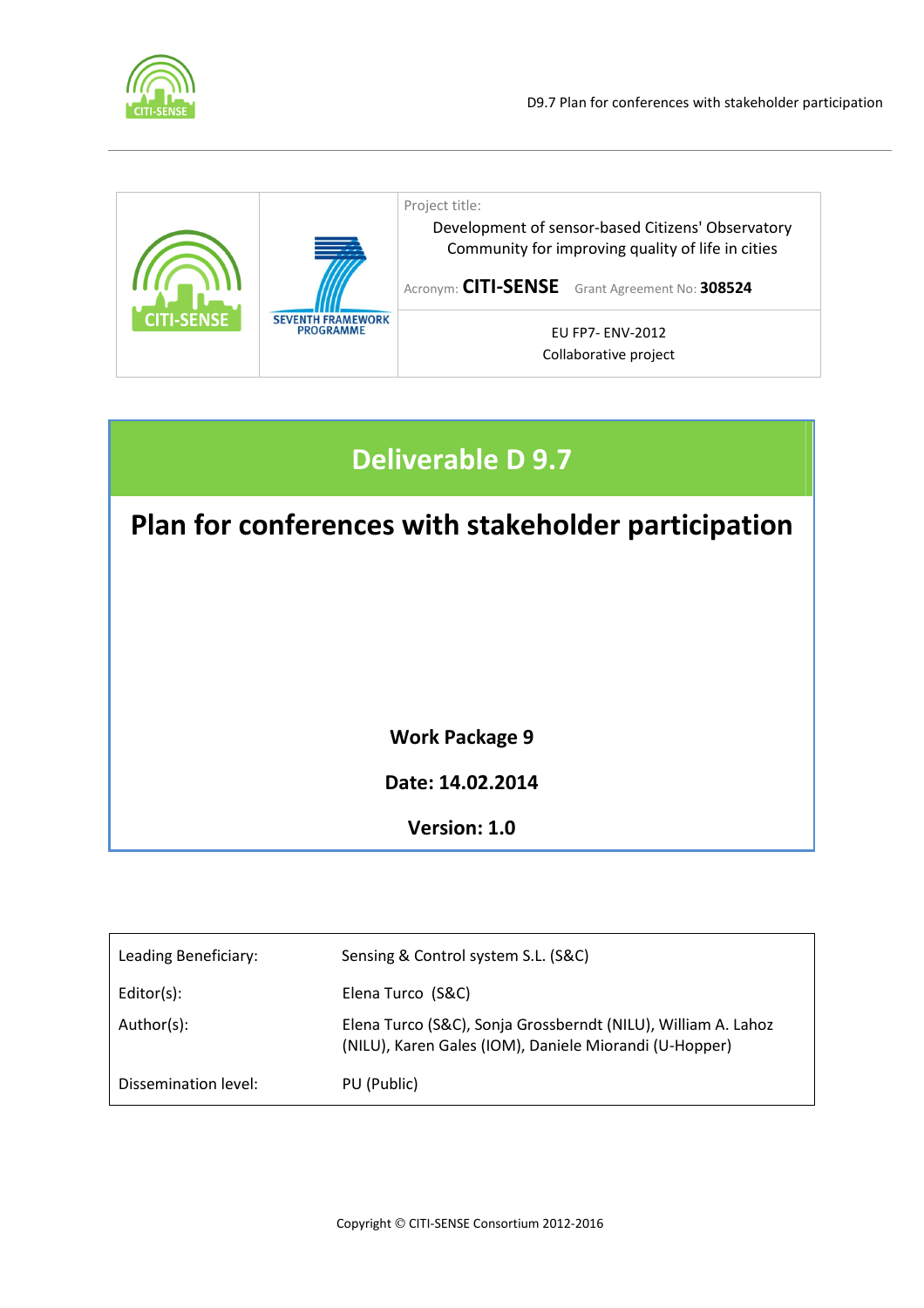

| <b>Version</b> | <b>Date issued</b> | <b>Description</b>                                                                                         | <b>Contributors</b>                                                                                                                          |
|----------------|--------------------|------------------------------------------------------------------------------------------------------------|----------------------------------------------------------------------------------------------------------------------------------------------|
| 0.0            | 14.10.2013         | Draft version preparation with proposals and vote<br>procedure                                             | Elena Turco                                                                                                                                  |
| 0.1            | 05/11/2013         | Review and comments                                                                                        | Sonja Grossberndt<br>(NILU)                                                                                                                  |
| 0.1            | 05/11/2013         | Description of the proposal for the organization of a<br>CITI-SENSE workshop in Lithuania                  | William A. Lahoz (NILU)                                                                                                                      |
| 0.2            | 15/11/2013         | Votes of the preferred option for the 1st CITI-SENSE<br>open conference organization                       | About 60% of partners                                                                                                                        |
| 0.3            | 29/11/2013         | Votes of the preferred option for the 1st CITI-SENSE<br>open conference organization                       | About 71% of partners                                                                                                                        |
| 0.4            | 13/12/2013         | Additional contributions related to financial and<br>practical aspects for the 1st conference organization | Elena Turco (S&C),<br>Narcis Avellana (S&C),<br>Daniele Miorandi (U-<br>Hopper)                                                              |
| 0.5            | 18/12/2013         | Additional votes, comments and suggestions for<br>organizing a workshop inside other existing events       | 75% of partners<br>expressed preferences;<br>contributions from<br>David Broday<br>(TECHNION), Srdjan Krco<br>(DNET), Arne Berre<br>(SINTEF) |
| 1.0            | 27/01/2014         | Additional comments and suggestions                                                                        | Karen Gales (IOM) and<br>Daniele Miorandi (U-<br>Hopper)                                                                                     |
|                |                    |                                                                                                            |                                                                                                                                              |

### Versioning and contribution history

## Peer review summary

| Internal review 1                 |  |                           |  |  |
|-----------------------------------|--|---------------------------|--|--|
| Reviewer Sonja Grossberndt (NILU) |  |                           |  |  |
| Received for review 22.10.2013    |  | Date of review 22.10.2013 |  |  |

| <b>Internal review 2</b>             |  |                           |  |  |
|--------------------------------------|--|---------------------------|--|--|
| Reviewer Daniele Miorandi (U-Hopper) |  |                           |  |  |
| Received for review 16.12.2013       |  | Date of review 23.12.2013 |  |  |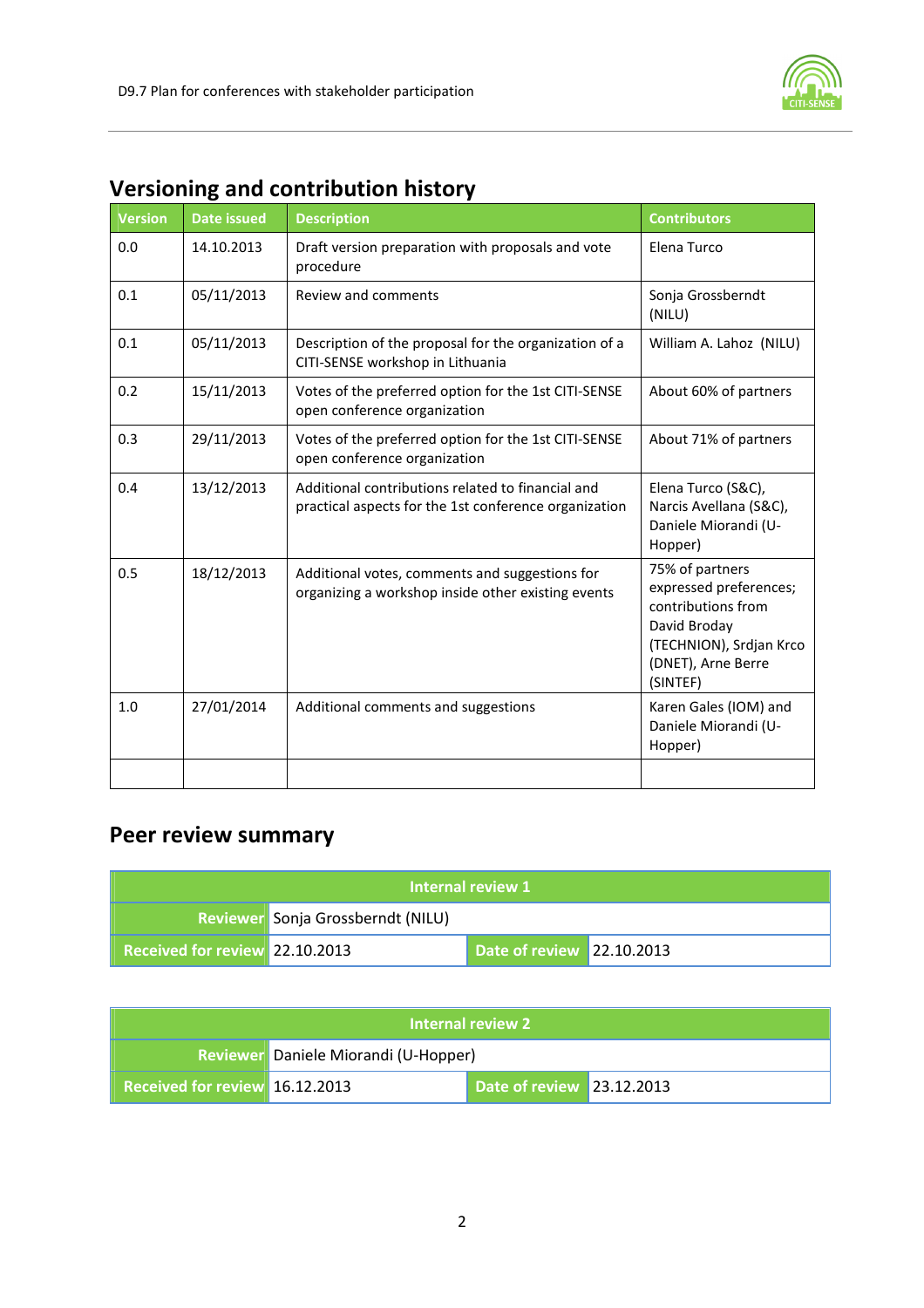

## Executive Summary

The objectives of the CITI-SENSE conferences with stakeholder participation include:

- Collaboration with the four sister Citizens' Observatories projects (OmniScientis, Citclops, CobWeb, WeSenseIt);
- Promotion/dissemination of project achievements (in particular results from the pilot sites);
- Establishing contacts with policy makers, regulators, research networks and other relevant stakeholders;
- User engagement (citizens' groups) for the second phase pilot study (main objective of the  $1<sup>st</sup>$ open conference);
- Collecting stakeholders' needs for the optimization of the second pilot study (main objective of the  $1<sup>st</sup>$  open conference);
- Encouraging participation of Small to Medium sized Enterprises to ensure the uptake of the generated knowledge.

Four different options have been identified for the organization of the 1st CITI-SENSE open conference:

- Organizing an independent open conference at a location proposed and selected democratically by all partners of the CITI-SENSE Consortium (i.e. proposal for a workshop in Lithuania);
- Organizing the conference in collaboration with the sister projects and with the support of the EC (location will be decided together with the sister projects' coordinators and date will be decided in function of the projects' timelines);
- Organizing a workshop alongside another existing event related to the CITI-SENSE main topics (i.e. air quality, GEOSS, internet of things, social science, etc.), with presentations in conference sessions and stand/DEMO at the corresponding exhibition area;
- Organizing parallel local engagement meetings in each location, with the invitation of the most proper stakeholders for each pilot study.

General aspects and logistic details (requirements) for the organization of open conferences are analyzed in chapter 4; financial issues are presented and possible solutions are proposed.

Each CITI-SENSE partner has had the opportunity to vote the preferred option in the table reported in chapter 5. The selected option for the  $1<sup>st</sup>$  CITI-SENSE open conference is to organize the open conference in collaboration with sister projects, supported by the EC and, if possible, linked to another big international event.

Conclusions and a scheme for the organization of the  $1<sup>st</sup>$  CITI-SENSE open conference are reported in Chapter 6.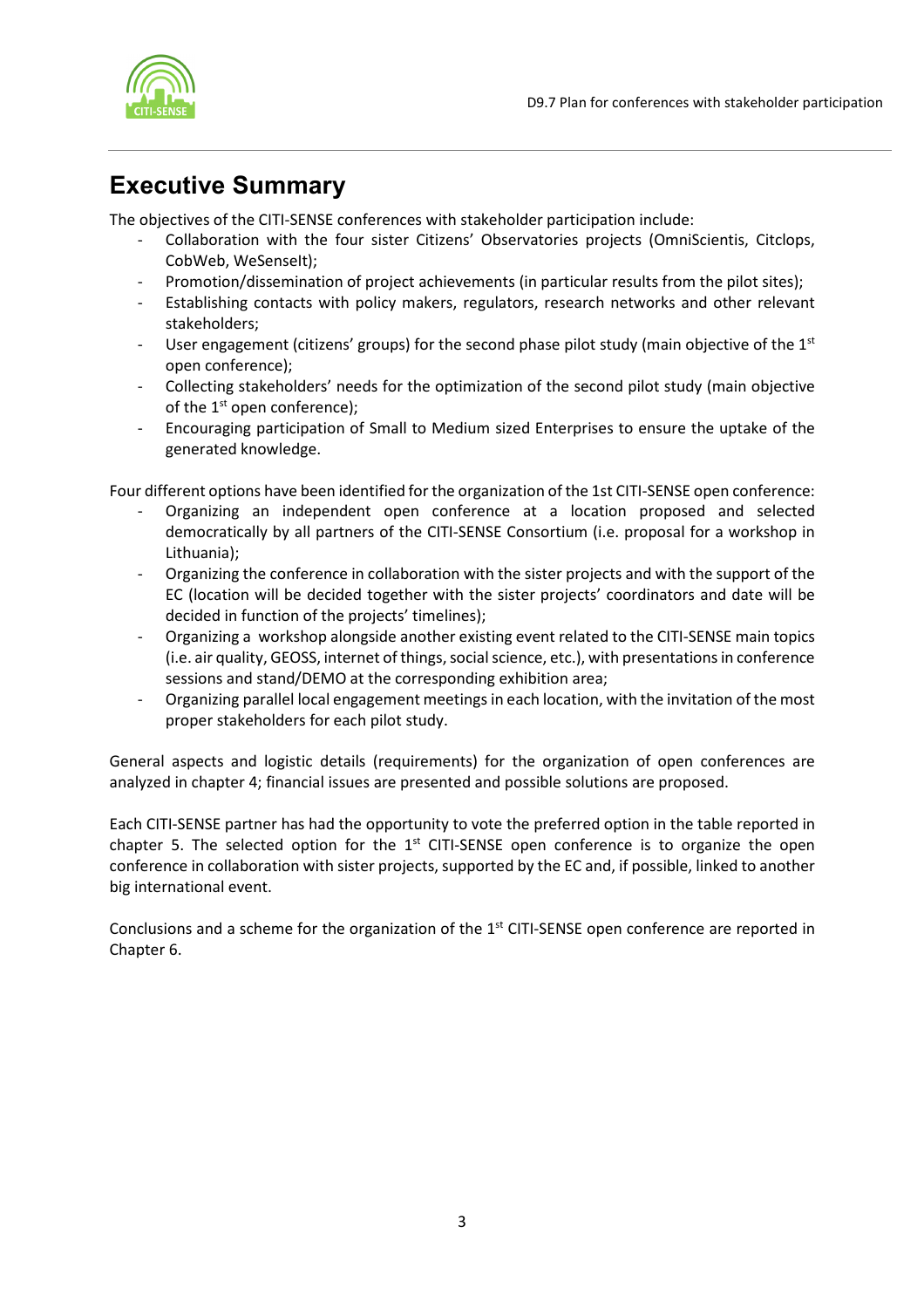

## **Table of contents**

| $\mathbf{1}$          |                   |  |
|-----------------------|-------------------|--|
| $\mathbf{2}$          |                   |  |
| 3 <sup>1</sup>        |                   |  |
|                       | 3.1<br>3.2<br>3.3 |  |
| $\boldsymbol{\Delta}$ |                   |  |
|                       | 41                |  |
| 5                     |                   |  |
| 6                     |                   |  |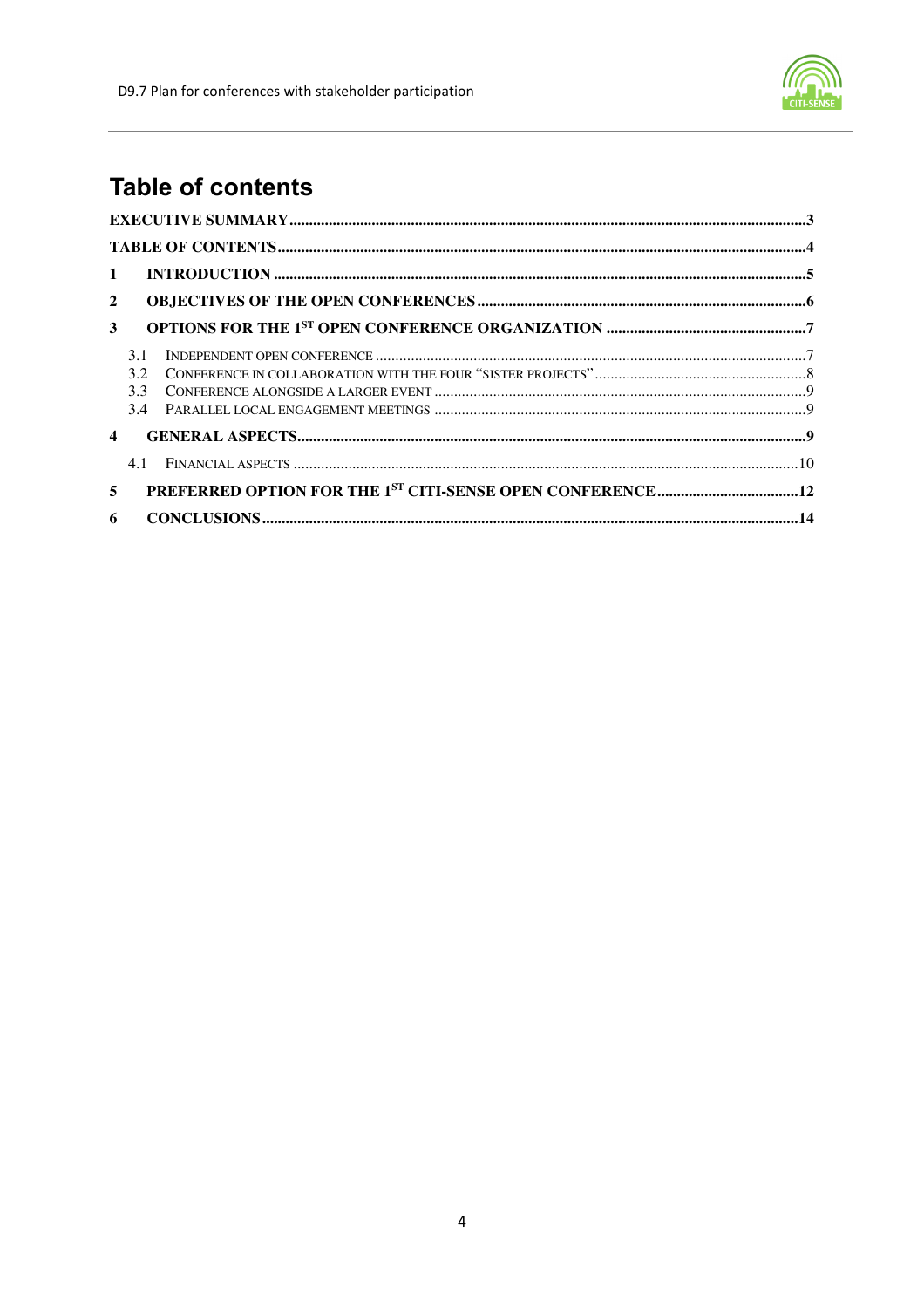

## **1** Introduction

The main objective of WP9 is to carry out a set of dissemination activities to promote the project contents and objectives. Local empowerment initiatives (EIs) will be carried out in WP2, WP3 and WP5 to engage citizens in the pre-defined case studies. At the same time a wider audience will be involved through WP9, by disseminating the project results, together with the methodologies and best practices developed during the project.

Some dissemination activities are tied closely to activities developed and executed within WP5 "Participation and Empowerment". The following stakeholders will participate in the EIs and will be integrated into WP5 activities: (i) Citizen groups including patient organizations, consumer protection organizations, and environmental activists; (ii) Policy and decision makers; (iii) The general public; and (iv) Media.

CITI-SENSE is mainly focused on citizens as the single most important target group, as underlined in D5.1 Baseline for studying citizen participation and empowerment. On the other hand the project outcomes shall also address policy makers by providing models for their decision making processes.

This Deliverable D9.7 Plan for conferences with stakeholder participation is linked to the Task 9.7 User conferences/events (2 conferences) and the Milestones MS5 First CITI-SENSE open conference and MS9 Second CITI-SENSE open conference. The two user events should be organized within Month 27 and Month 45 of the project, respectively. The first one will take place just three months after the end of the first small scale pilot study and the second one once the second phase evaluation report will be available.

In collaboration with the four sister projects funded by the same call (OmniScientis, Citclops, CobWeb, WeSenseIt), CITI-SENSE will organize or co-organize special events to promote the project achievements, targeting various stakeholder audiences. This task involves establishing and maintaining structural and ad hoc contacts with policy makers, regulators, research networks and other stakeholders. This is done in the different workpackages, but will be bundled through two stakeholder conferences. Stakeholders' needs will be elaborated as starting point before and during the first workshop, so that applications and tools specifically developed in the RTD WPs can be modified to meet such needs. This will include an outlook on SMEs participation to ensure the uptake of the broader knowledge generated by the project. Coordination of such events with activities of the "sister projects" will be sought.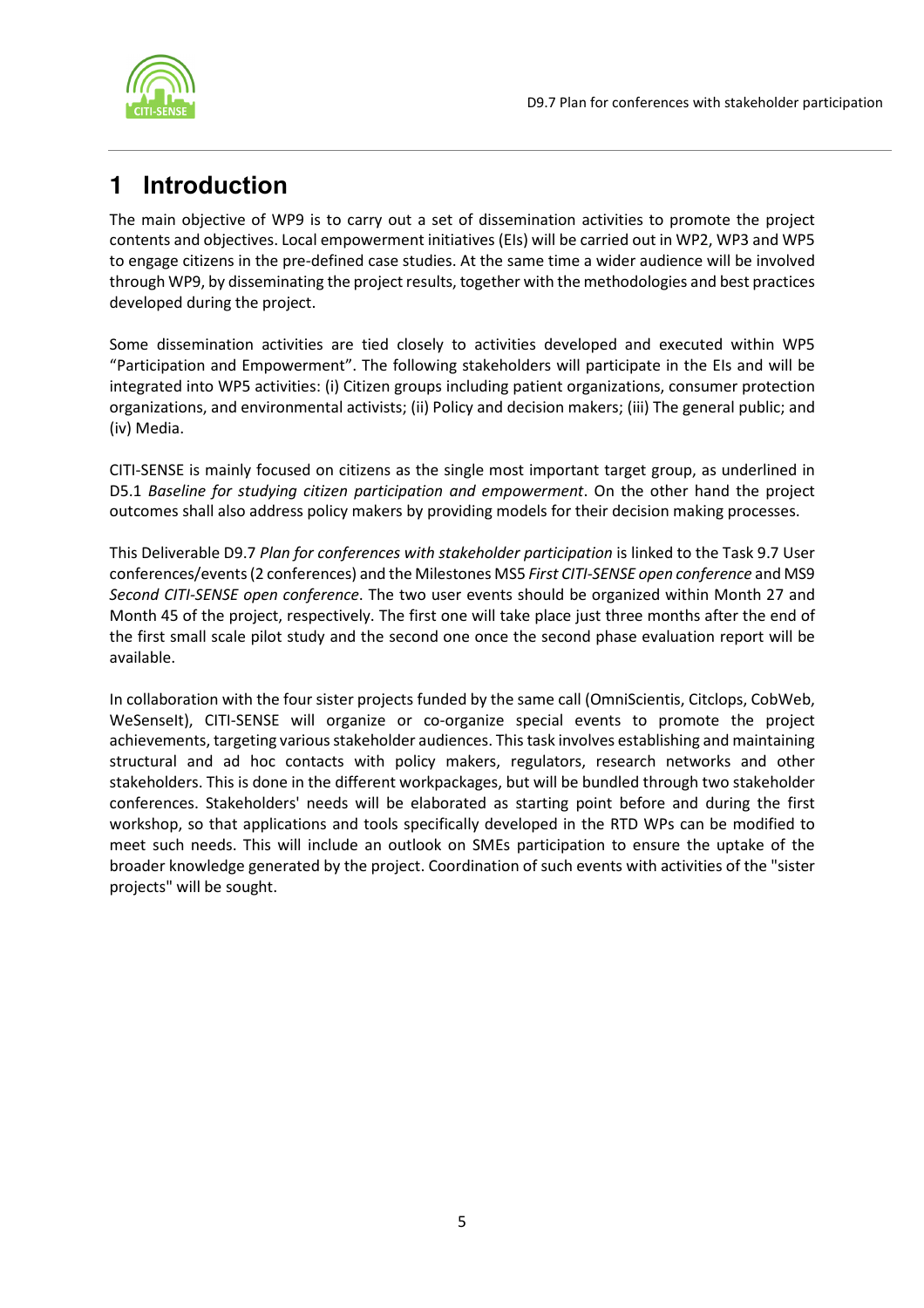

### **2** Objectives of the open conferences

The main objectives of the CITI-SENSE conferences with stakeholder participation are:

- Strengthen collaboration with the four sister projects (Citizens' Observatories projects including OmniScientis, Citclops, CobWeb, WeSenseIt)
- Promotion/dissemination of project achievements (in particular results from the pilot studies);
- Establishing contacts with policy makers, regulators, research networks and other stakeholders;
- User engagement (citizens' group) for the second phase pilot study (main objective of the  $1<sup>st</sup>$ open conference);
- Collecting stakeholders' needs for the optimization of the second pilot study (main objective of the  $1<sup>st</sup>$  open conference);
- Encouraging participation of SMEs to ensure the uptake of the generated knowledge.

The first CITI-SENSE open conference should be organized once the small scale pilot studies are completed in each location, in order to disseminate the first results at the European level and to engage users (citizens) for the second phase (even if no budget is foreseen for covering travel expenses of the most relevant stakeholders). A citizens' awareness raising campaign should be set up regarding the activities of the CITI-SENSE project (in collaboration with sister projects). An evaluation of the stakeholders' needs will be important for the optimization of the project protocols and methodologies. Awareness campaigns, citizens' engagement and evaluation of stakeholders' needs are also taken into account during the engagement meetings organized in WP2 and WP3 in each location and with the respective stakeholders (citizens groups, municipalities, school officers, etc.).

The second CITI-SENSE open conference should be organized to disseminate all project results and achievements to a wider audience. All actors having participated to the Empowerment Initiatives should participate and knowledge sharing should be encouraged, covering all the different aspects of the project: from the sensor providers' point of view to social scientists' involvement, from software developers' contribution to location officers' active participation. During the second CITI-SENSE open conference, several prototypes and demos should be shown and in an exhibition area, encouraging a more active SME/industrial partners' participation to the event. Policy and decision makers should be invited and discussions should be stimulated regarding the lessons learnt during the whole duration of the CITI-SENSE project.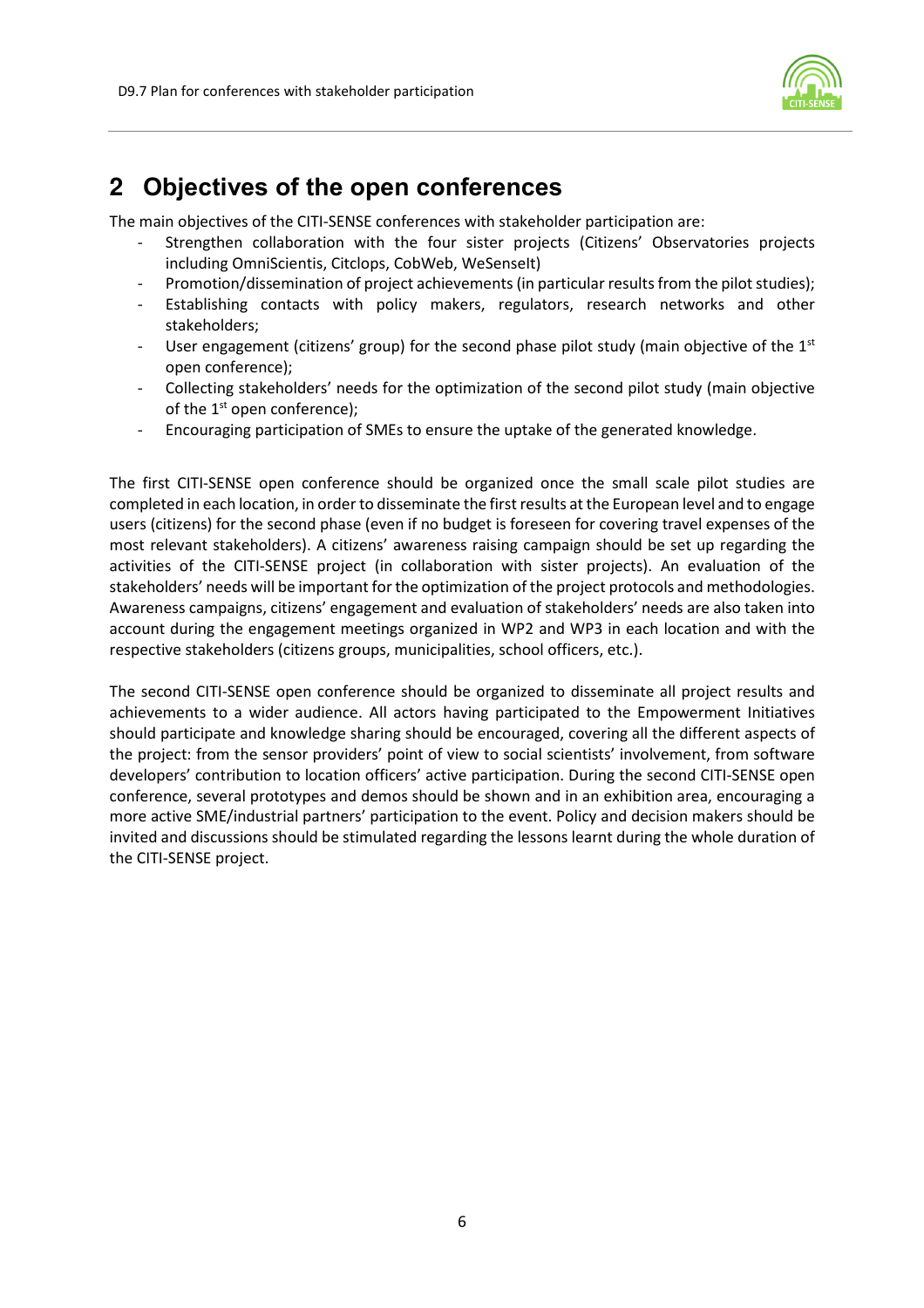

## **3** Options for the 1st open conference organization

Four different options for the organization of the first CITI-SENSE open conference have been identified by the Consortium:

- Organizing an independent open conference at a location proposed and selected democratically by all partners of the CITI-SENSE Consortium;
- Organizing the conference in collaboration with the sister projects and with the support of the EC (location will be decided together with the sister projects' coordinators and date will be decided in function of the projects' timelines);
- Organizing a workshop alongside another existing event related to the CITI-SENSE main topics (i.e. air quality, GEOSS, Internet of Things, citizen science, etc.), with presentations in conference sessions and stands with demos at the corresponding exhibition area;
- Organizing parallel local engagement meetings in each location, with the invitation of the most relevant stakeholders for each pilot study.

### **3.1 Independent open conference**

For the organization of an independent open conference, different practical aspects should be considered, starting from an evaluation of the number and type of attendees, in order to select the most proper location. The organization of such event is a time- and money-consuming activity and it will require the preparation of a skilled working group with pre-defined roles, able to cover all the logistic aspects (conference rooms, set up of a specific event website, agenda definition, gadgets, stationery) and having contacts with local people (accommodation, organization of the exhibition area, catering, contacts with media and sponsors, etc.). Being independent, the CITI-SENSE Consortium could democratically decide the location (that should be easily reached by all the project partners), dates and duration of the event.

At the annual meeting, a proposal for a workshop in Lithuania was presented by the coordinator and William A. Lahoz (NILU), supported by one of the TAG members (Rima Naginiene) which is presented below:

#### Outline for a Citizens Observatory Workshop – to be organized by CITI-SENSE

W.A. Lahoz (wal@nilu.no), R. Naginiene (riman@med.kmu.lt), A. Bartonova (aba@nilu.no); 20th May 2013

Aim: Inform data providers & users of fundamental limitations of data products; needs of data users; and how to match needs. Identify opportunities for new services provided by citizens' observatories. This fits with EU policy.

Target audience: CITI-SENSE partners, plus selected lecturers from other Citizens observatories EU projects and their advisory groups: CITCLOPS, COBWEB, OMNISCIENTIS, WESENSEIT.

Set-up: Workshop in Lithuania (1st choice: Nida; 2nd choice: Klaipeda). Duration: 5 days (start Monday, end Friday). C. 50 participants from CITI-SENSE (perhaps less for workshop), plus 10 people from other EU projects and advisory groups, total c. 60 participants. Day 1: CITI-SENSE business. Days 2-5: Workshop. C. 10 lecturers for workshop, drawn from EU projects, and advisory groups. C. 5 support staff for practical to design, build/test an app to provide a service to users (divided into groups). Social programme: visits to, e.g., Curonian Spit.

Why Lithuania? Extend discussion of concept of Citizens observatories to countries outside CITI-SENSE partnership, and exchange information with Lithuanian actors.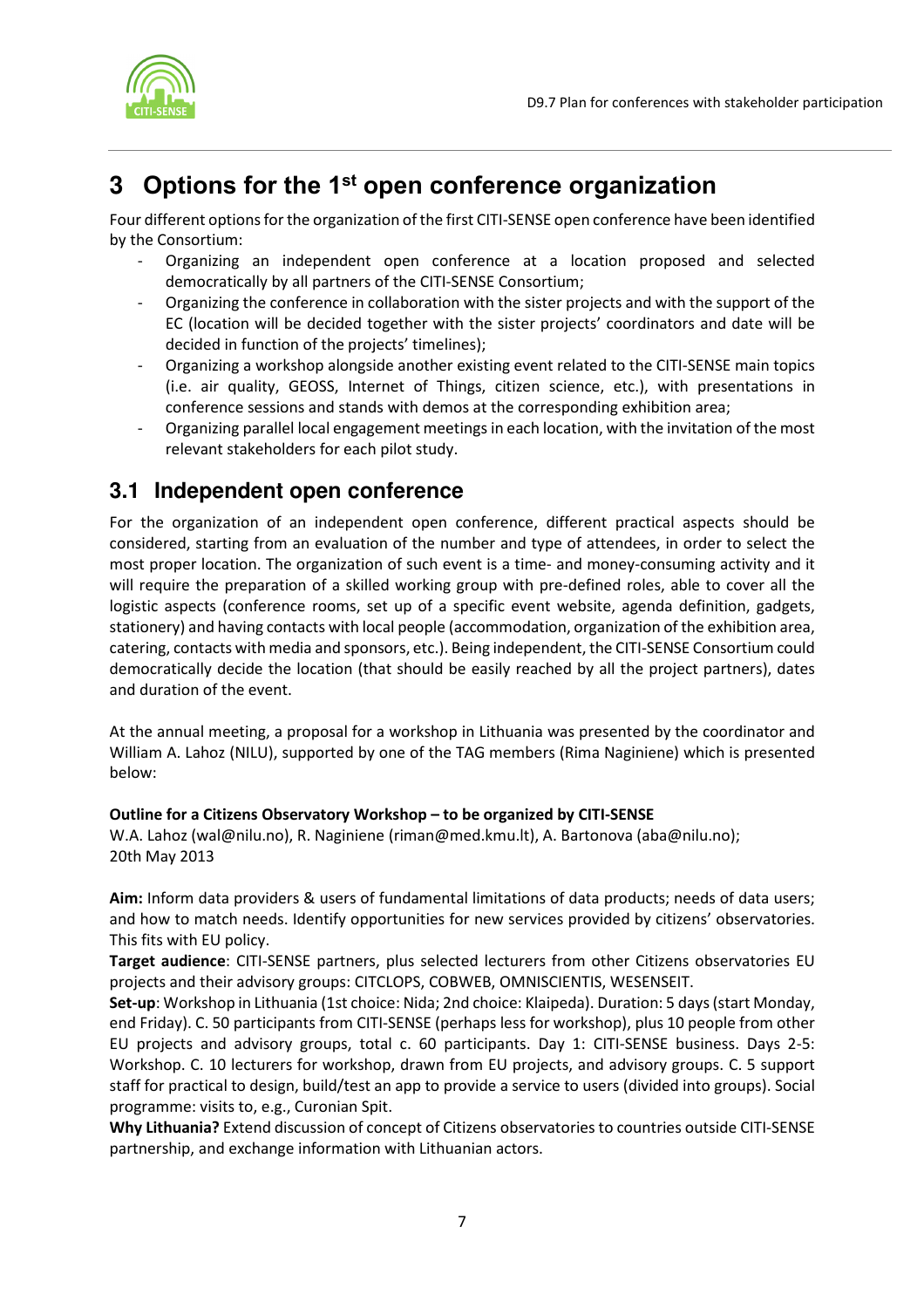

#### Programme (lectures are 1 hr long):

Sunday: Arrival. To Kaunas or Vilnius – transport to Nida/Klaipeda.

Day 1 (Monday am): CITI-SENSE session 1: EU project business.

Day 1 (Monday pm): CITI-SENSE session 2: EU project business.

Day 2 (Tuesday am): Workshop session 1 (3 lectures): Introduction: Concept of citizens observatories (vision; effect on data products/users/services/opportunities).

Day 2 (Tuesday pm): Practical session 1 (2 lectures): Design and build an app.

Day 3 (Wednesday am): Workshop session 2 (3 lectures): View from data providers: Characteristics of information (observations, models), uncertainty; bringing together observations/models (data assimilation); limitations of data products.

Day 3 (Wednesday pm): Social event: trip to Curonian spit.

Day 4 (Thursday am): Workshop session 3 (3 lectures): View from data users: Needs of data users (spatio/temporal resolution; timeliness); 2 examples, user needs (outdoor/indoor air quality; UV exposure; pollen; noise); experience from apps.

Day 4 (Thursday pm): Practical session 2 (3 hours): design an app (people split into groups of c. 10). Each group could be tasked with a different type of user. Discussion session (1 hour): experiences of designing an app for different users.

Day 5 (Friday am): Workshop session 4 (3 lectures): Synthesis: Matching data products/users: what is needed (dialogue, understanding, education); keynote lecture.

Friday pm: Depart – transport to Kaunas/Vilnius.

Need: Organizing committee/secretarial support, advertising, website.

Date: Event in late May, early June 2015 (best time of year to visit Lithuanian coast).

Funding: From CITI-SENSE project; elsewhere? Costs to cover in Lithuania (beyond travel for participants in CITI-SENSE meeting): 10 lecturers for 5 days accommodation plus travel, 8,000 Euros. 5 support staff, 4,000 Euros; extra days in Lithuania for CITI-SENSE participants (support from CITI-SENSE restricted to 1-2 people from partners), 20,000 Euros. Infrastructures 1,000 Euros. Support for social events, 1,000 Euros; internet, 1,000 Euros; technical and secretarial support 2,000 Euros. Add hire of venue (cost depends on venue). Add transport from Kaunas/Vilnius to Nida/Klaipeda.

Issues: Could we afford this? Could we afford this if we shorten workshop?

Beneficiaries: EU society; data producers; data users; service providers.

### **3.2 Conference in collaboration with the four "sister projects"**

In the DoW it is reported that CITI-SENSE will organize or co-organize special events in collaboration with the four sister projects funded under the same call (OmniScientis, Citclops, CobWeb, WeSenseIt). Collaboration with the four sister projects is also encouraged by the EC DG RTD Environment with the organization of several Citizens' Observatories projects coordination meetings where coordinators and dissemination leaders can discuss about the possible co-organization/participation to common events. A CIRCABC Interest Group for the Citizens' Observatories Projects was set up for sharing project documents or articles, create forums for discussion or share calendar of activities. CIRCABC is accessible to any user outside as well as inside the European Institutions. An Interest Group is a private workspace shared by a community of users, which can upload and download documents according to the user profile. CITI-SENSE milestones and dissemination plan will be uploaded on CIRCABC platform in order to find the most suitable date for the organization of the  $1<sup>st</sup>$  open conference, in function of the projects' timeline, and to evaluate future events of common interest. The main advantages to coorganize the first CITI-SENSE open conference in collaboration with the sister projects are the support provided by the EC, an equal distribution of roles and the possibility to invite a wider audience. Dates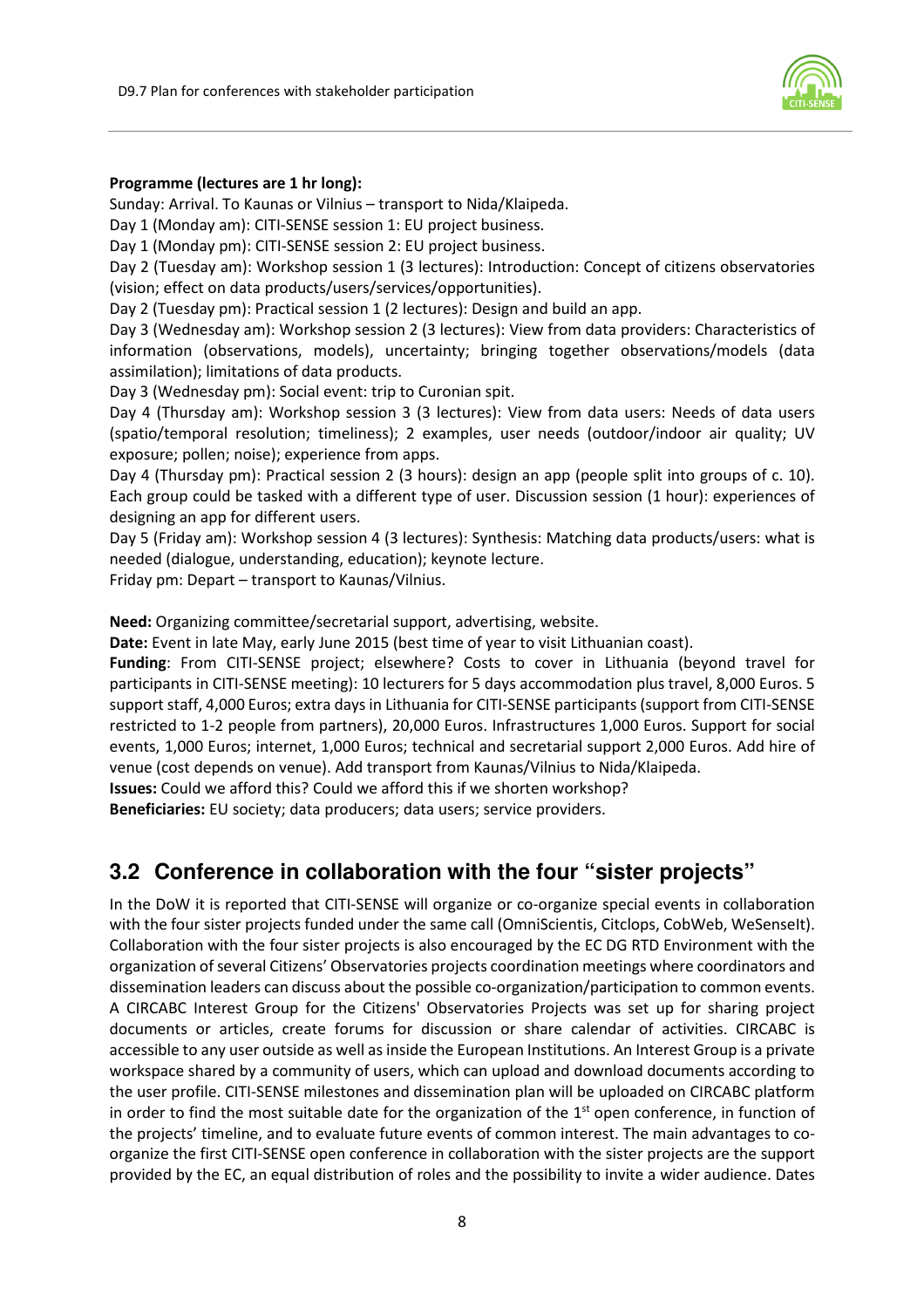

and locations should be anyway decided together with the other projects' consortia and in function of the different projects' time schedules and dissemination plans.

### **3.3 Conference alongside a larger event**

Some events related to CITI-SENSE topics (i.e. Air quality, GEOSS, Internet of Things, Environment/Health, Smart Cities) are organized periodically and some of the project partners are actively participating in these and other large forum. Sometimes, alongside these events organized by big and skilled institutions, there is the possibility to organize a smaller workshop focused on a specific topic or project that CITI-SENSE could exploit. At least, it is possible to have different oral presentations during the conference and a poster or a stand about CITI-SENSE at the exhibition area. The cost of the booths could be shared amongst the CITI-SENSE partners and the industrial partners could have the opportunity to promote their technologies together with the projects results (sensors, software, apps, DEMOs, etc.). Obviously, being linked to such an already organized event, the dates and location are pre-defined, which should be taken into consideration for the dissemination activities of CITI-SENSE.

### **3.4 Parallel local engagement meetings**

The best way to get in contact with the most relevant stakeholders for each Empowerment Initiative and to discuss their needs is to organize local events where they can attend (at no or low cost), using their own language and pragmatically discuss about their current specific situations. The organization of parallel local engagement meetings could be a cheaper and more efficient way to engage users for the second phase of the CITI-SENSE project. Such meetings were already organized in different locations within WP2 and WP3, but bigger events could be also organized in the next period as "local independent CITI-SENSE open conferences". Anyway such local events would not permit any knowledge sharing (lessons learnt) amongst different European countries and the involvement of stakeholders coming from other contexts (locations) would be limited respect of the organization of a bigger international event. Comparisons about different approaches, achievements and lessons learnt in the different CITI-SENSE locations should be done not only internally the project, but also disseminated at international level.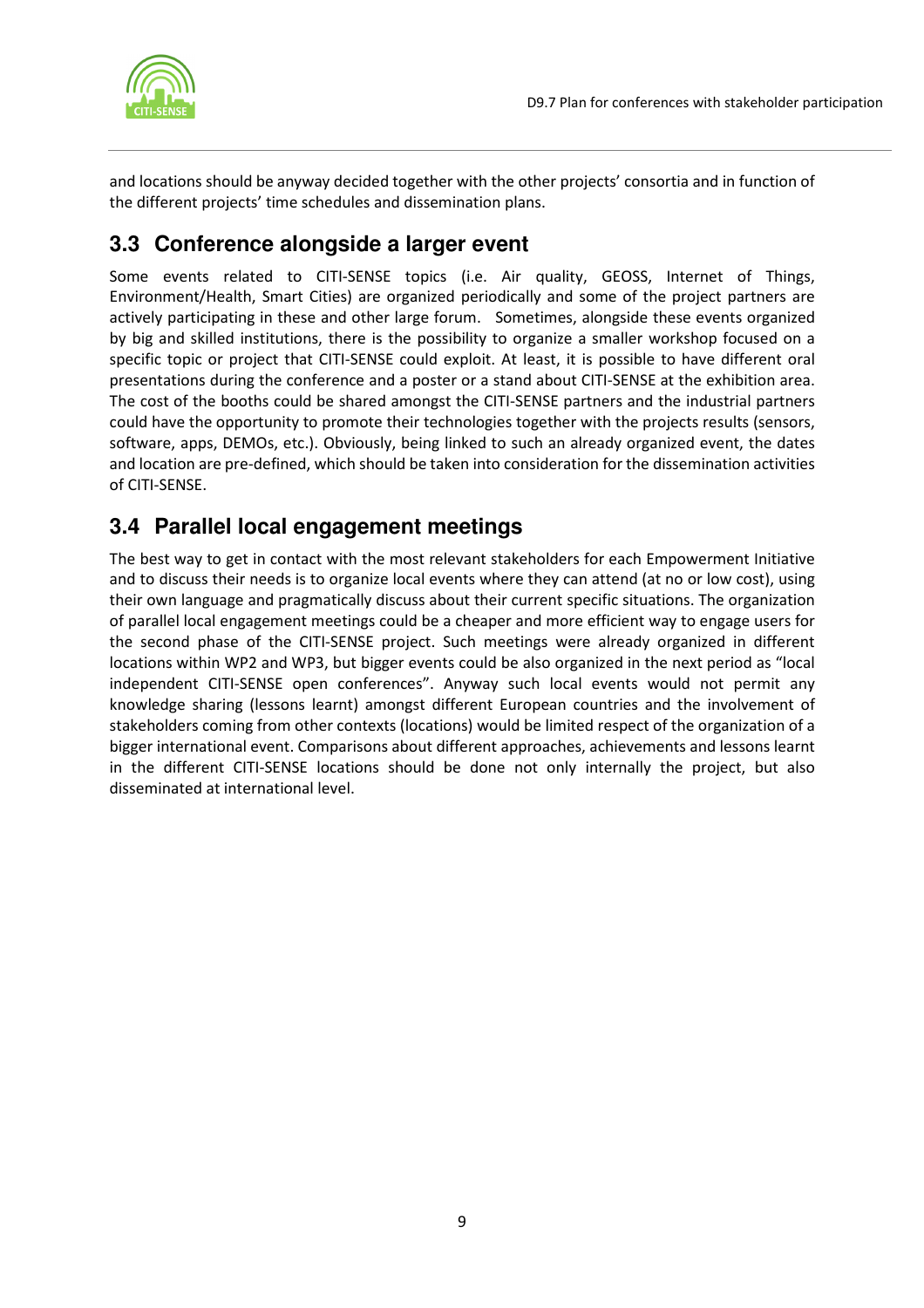

### **4** General aspects

Many different aspects should be considered for the organization of an open event.

First of all, if the event should have an international relevance with a wide audience from around Europe and considering the geographic distribution of the project participants, the location should be selected in order to be easily reachable from most of the partners with convenient connections from the most relevant airports in Europe.

An estimation of the number of expected attendees will also contribute to the definition of an exact location (conference rooms and exhibition area). The number of expected attendees is also strictly linked to the duration of the event and related agenda (numbers of presentations and duration of the exhibition).

The type of audience will affect the location selection and expected agenda: conference rooms for scientific audience, smaller sessions/face to face meetings for open discussions with stakeholders, exhibition areas for industrial partners showing the project achievements.

The logistic organization of the event will involve the following steps:

- Booking of a suitable conference room (with exhibition area);
- Evaluation of expenses (including catering services) and related required fees for attendants
- Sending invitations;
- Set up and maintenance of a website for the event (registration form);
- Preparation of gadgets and stationery materials;
- Management of the agenda and speakers;
- Management of the exhibition area services and materials;
- Involvement of media and sponsors;
- Contacts with local hotels for accommodation.

### **4.1 Financial aspects**

CITI-SENSE project has no specific budget for the organization of such big international open conferences organization and none of the project partners has a specific expertise (main role or core business) in such type of activity. The effort (in terms of working hours) spent for the organization of the events should be "covered" by the Person Months that each partner has allocated in WP9. Expenses related to the rental of the conference room, set up of the exhibition area, catering and others linked to the logistics should be shared amongst all the CITI-SENSE partners equally.

Another option to cover the expenses for the event organization would be to ask to pay a fee for the entrance. The difficulty, in this case, is to estimate in advance how many attendees (internal and external partners) are foreseen, in order to define the ticket price. Another aspect to consider, if the ticket price will be high, is that such "open conference" would be accessible only by a limited number of persons (mainly scientists, probably).

Private companies or public institutions could be contacted and, in case, they could act as sponsors and contribute on financial resources. In that case, the dissemination level would be high, because the companies/institutions would be very interested that all the media is attending. The involvement of an external company or public institutions could also have an influence on the project exploitation plan. The company/institution will provide with financial resources that CITI-SENSE may not have; while the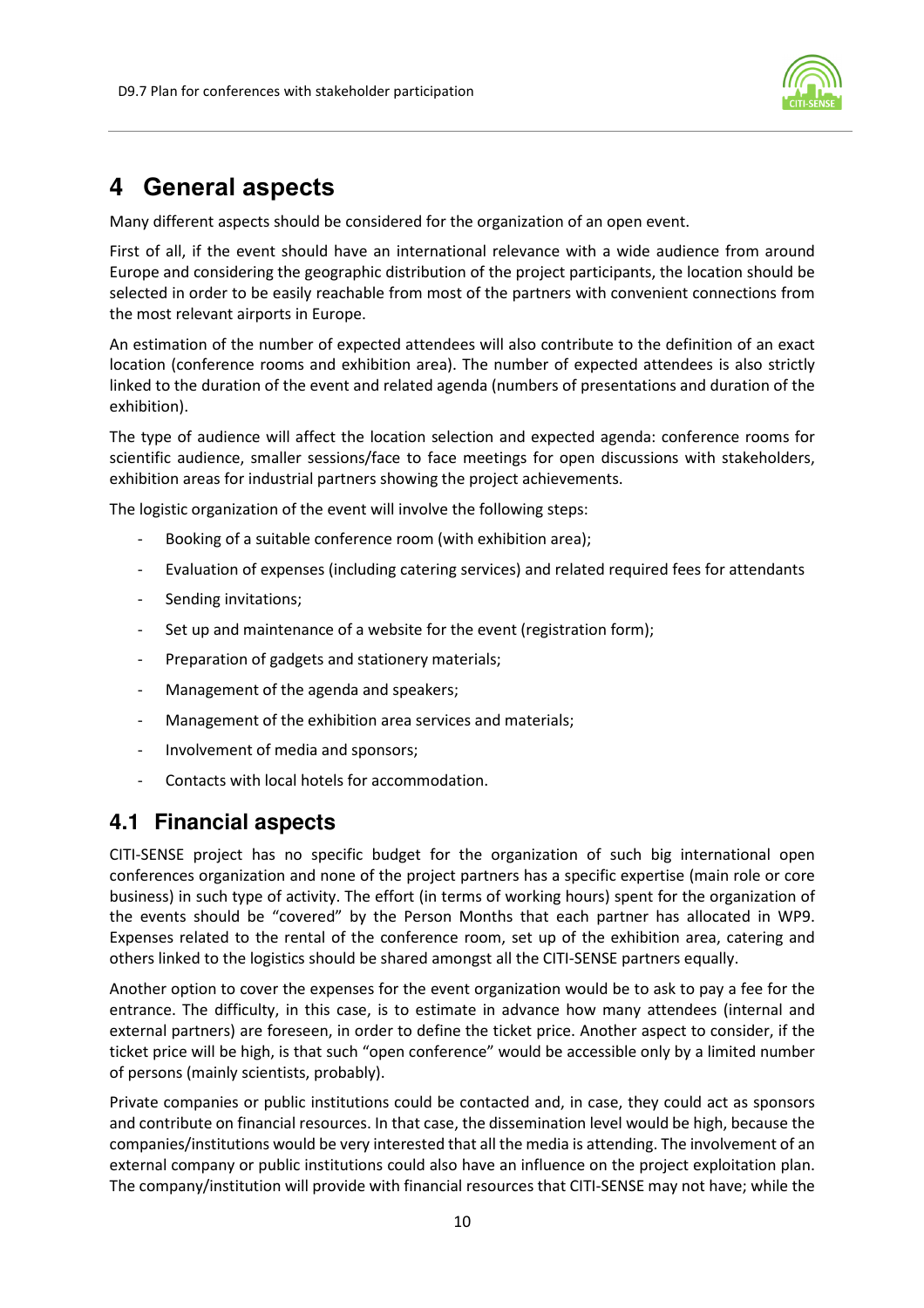

project partners will take care of the organizational aspects. For the image and reputation of the company/institution such event could be relevant.

In order to engage as many stakeholders as possible for the second CITI-SENSE phase pilot study, invitations to attend the Open Conference should be sent to the most representative persons linked to each Empowerment Initiatives. Each location officer could identify at least one person representing a specific citizens' group (i.e. school manager, association of cyclists, municipality/policy maker, etc.). The easiest way to convince them to attend the CITI-SENSE open event would be to cover at least their travel expenses and provide VIP guest pass.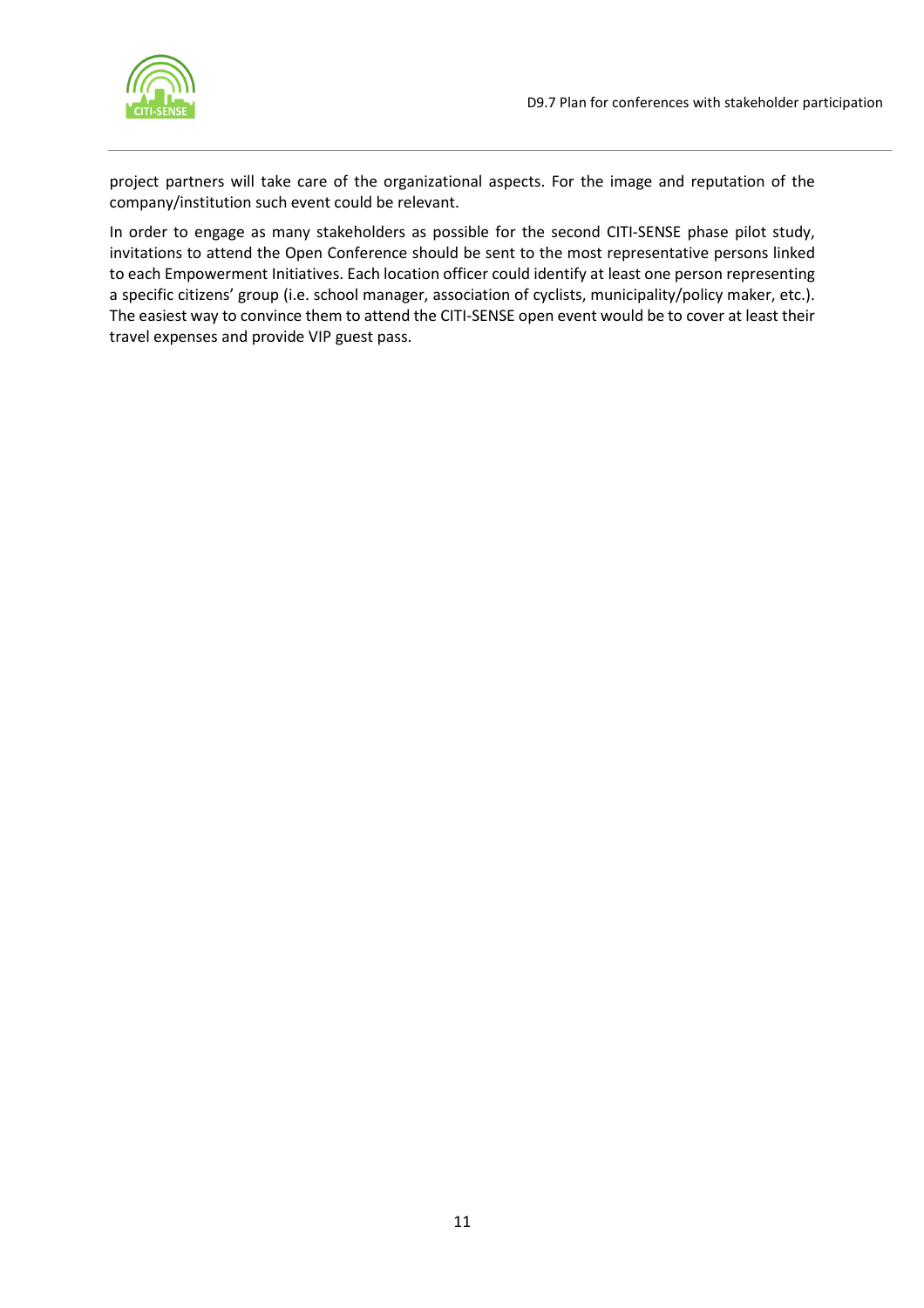

## **5** Preferred option for the 1st CITI-SENSE Open conference

All consortium partners were asked for their preferred option for the organization of the 1<sup>st</sup> CITI-SENSE Open conference. In the table 1 all the contributions from partners are reported, including multiple choices from some of the participants from the same institution who expressed different preferences. All the received comments are also reported below of the table.

| Partner         | Independent<br>conference | Workshop in<br>Lithuania | With the sister           | Inside an                                   | Local engagement<br>meetings |
|-----------------|---------------------------|--------------------------|---------------------------|---------------------------------------------|------------------------------|
| <b>NILU</b>     |                           | X                        | projects<br>$\mathbf x$   | existing event<br>$\boldsymbol{\mathsf{x}}$ |                              |
|                 |                           |                          |                           |                                             |                              |
| <b>PVDH</b>     |                           |                          | $\boldsymbol{\mathsf{x}}$ |                                             |                              |
| <b>NAAF</b>     |                           |                          | $\pmb{\mathsf{X}}$        |                                             |                              |
| Technion        |                           |                          | $\pmb{\mathsf{X}}$        | $\pmb{\mathsf{X}}$                          |                              |
| <b>CVUT</b>     |                           |                          |                           |                                             |                              |
| QU              |                           |                          | $\pmb{\mathsf{X}}$        |                                             |                              |
| AirBase         |                           |                          |                           |                                             |                              |
| <b>ATEKNEA</b>  |                           |                          |                           |                                             |                              |
| GAC             |                           |                          |                           |                                             |                              |
| <b>IOM</b>      |                           |                          | $\pmb{\mathsf{X}}$        |                                             |                              |
| <b>IBATUZ</b>   |                           |                          |                           | $\pmb{\mathsf{X}}$                          |                              |
| <b>S&amp;C</b>  |                           |                          |                           | $\boldsymbol{\mathsf{x}}$                   |                              |
| Alphasense      |                           |                          | X                         |                                             |                              |
| <b>UBIMET</b>   |                           |                          | X                         |                                             |                              |
| U-Hopper        |                           |                          | $\mathsf{X}$              |                                             |                              |
| <b>CREAL</b>    |                           |                          | X                         |                                             |                              |
| IEM             |                           |                          |                           | $\boldsymbol{\mathsf{x}}$                   |                              |
| <b>VINCA</b>    |                           |                          | $\boldsymbol{\mathsf{X}}$ |                                             |                              |
| <b>INBO</b>     |                           |                          | X                         |                                             |                              |
| <b>JSI</b>      |                           |                          | $\boldsymbol{\mathsf{X}}$ |                                             |                              |
| <b>SINTEF</b>   |                           |                          | X                         |                                             |                              |
| <b>TECNALIA</b> |                           |                          |                           | $\boldsymbol{\mathsf{x}}$                   |                              |
| KICT            |                           |                          | $\boldsymbol{\mathsf{x}}$ |                                             |                              |
| <b>UCAM</b>     |                           |                          |                           |                                             |                              |
| <b>DNET</b>     |                           |                          | $\pmb{\mathsf{X}}$        |                                             |                              |
| SNOWFLAKE       |                           |                          | $\pmb{\mathsf{X}}$        |                                             |                              |
| Geotech         |                           |                          | $\mathsf{X}$              |                                             |                              |
| Obeo            |                           |                          |                           |                                             |                              |

Table 1: Preferred option for the 1<sup>st</sup> CITI-SENSE open conference

#### Comments:

• S&C (Elena Turco): for the first CITI-SENSE open conference, considering the status of the pilot studies (at early stage) and having no budget to invite stakeholders from the different locations, I'd propose to organize just one day workshop inside an existing event in Europe, linked to the CITI-SENSE topics (i.e. Air quality events, GEOSS events, Internet of Things, Environment/Health events, Smart Cities events). During the workshop oral presentations can describe the project achievements, while at the exhibition area a stand for each location can be mounted with sensors and DEMOs for each EI (SME/industrial partners' participation). At the exhibition area, contacts with stakeholders, users' engagement and questionnaires for the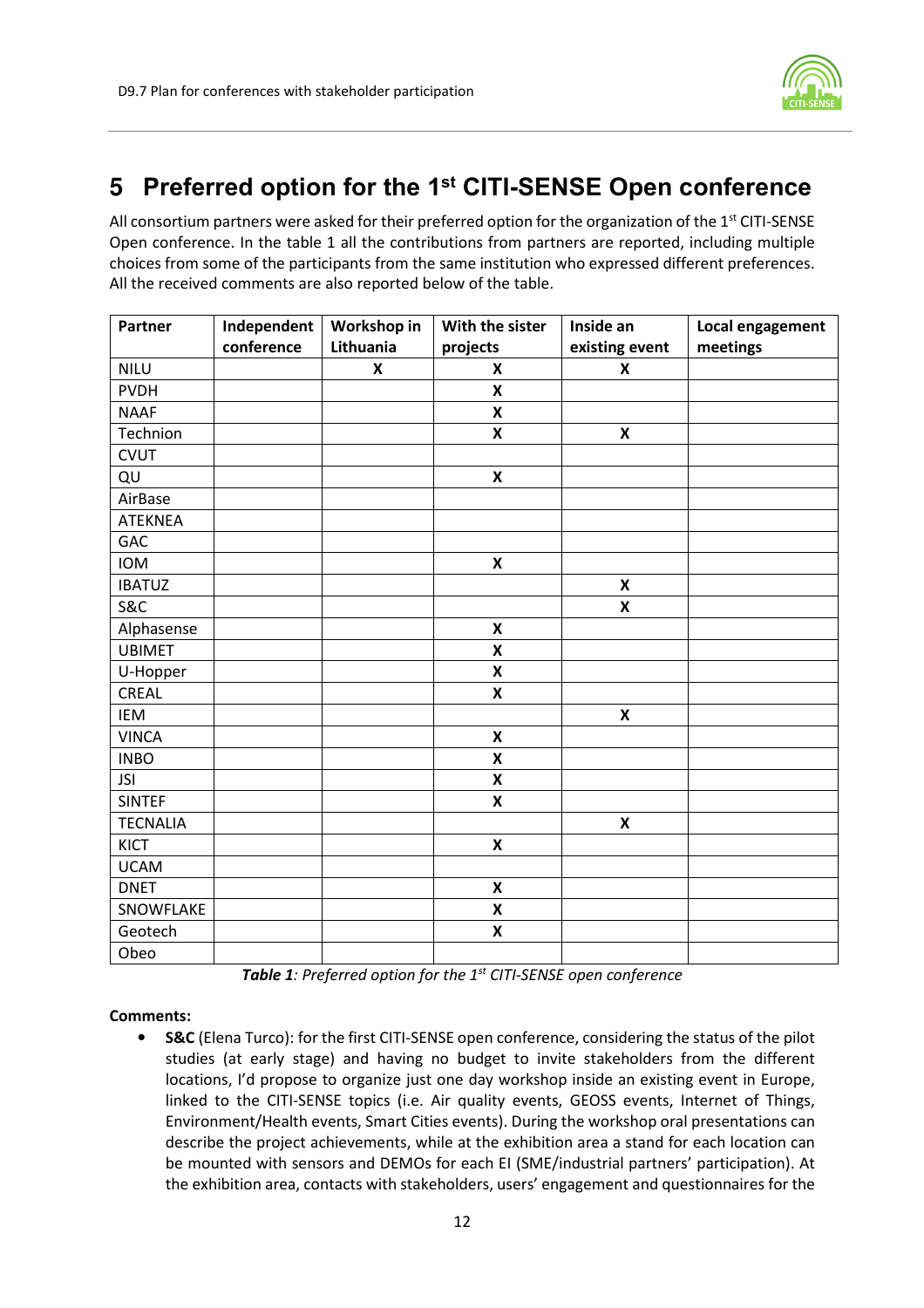

collection of the stakeholders' needs (WP5) can contribute to the second phase of the project. The local parallel engagement meetings could be more efficient to engage people for the second stage, but I'm not sure if the EC can consider such local events as "First CITI-SENSE open conference" (considering that similar activities should be organized within WP2 and WP3). For the final CITI-SENSE open conference, considering the contents of the DoW and the amount of final obtained results, I'd suggest to organize one big international event (few days), together with the sister projects and the support from the EC.

- NILU (Alena Bartonova): The workshop in Lithuania has a different objective (is IT related), and should be held independently. The objective of the 1st open conference is to reach wide audience, to do an info campaign that would allow to recruit participants to the next phase of the project, and to get other people's views on what is the citizens' observatory concept, to figure out what activities can we link to, etc.
- SINTEF (Arne Berre): I think a focus on Citizen Observatories would be even higher if we did this together with the sister projects. Perhaps also Lithuania could be a venue for such an event - or it could be added on to a relevant existing event/conference.
- NILU (Hai-Ying Liu): Except organizing it with sister projects, we may also consider to arrange it within an existing event, e.g., events plan to be arranged by European Citizen Science Association, relevant cost actions (e.g., TD1102 citizen science and mapping, TD1105 European Network on New Sensing Technologies for Air Pollution Control and Environmental Sustainability), to reach wide audience, exchange knowledge, recruit participants, enable dialogue among public, scientist and policy makers, etc.
- IEM (Radim J. Sram): On behalf of IEM, I would propose to organize the 1st CITI-SENSE Open conference inside an existing event, as e.g. was organized CITI-SENSE symposium within ISEE conference in Basel. This year seems to be the most pertinent the 24th Annual Meeting of ISES, Cincinnati, Ohio, October 2014. As this Society is related just to exposure, we can expect sounded discussions about our results; it will increase the international visibility of CITI-SENSE.